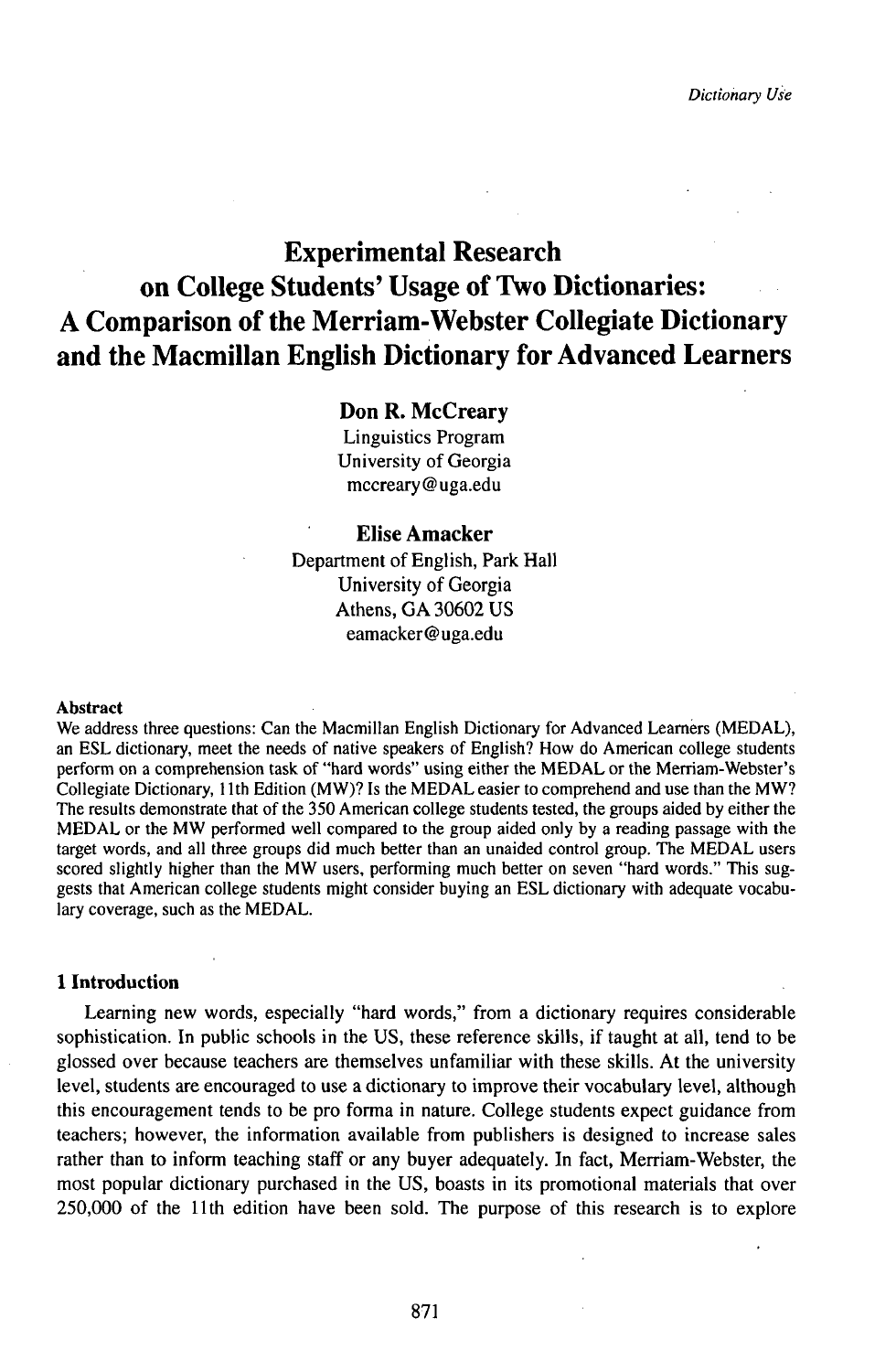whether a dictionary intended for international ESL students, the Macmillan English Dictionary (MEDAL) dictionary is easier to use by American college students (all native English speakers) and more accurate than a well regarded college desk dictionary, Merriam-Webster's Collegiate Dictionary (MW hereafter), on a discrete point task. The dictionaries will be tested with an experimental design first used by Fischer (1994) in *Applied Psycholinguistics* with independent and dependent variables. The null hypothesis is that the American college students tested will do equally well with either dictionary or with a reading passage, based on the results of a multiple choice vocabulary test.

# **2 Review of Literature**

Prior to 1999, 36 articles out of 521 annotated in *Pedagogical Lexicography Today* (Dolezal and McCreary, 1999), were identified as experimental research with identifiable independent and dependent variables. Overall, in recent EURALEX proceedings (2000, 2002, 2004), we see four surveys of dictionary use, one case study, and three experimental designs to test dictionary use. In the IJL between 2000 and mid-2005, we see three experimental research articles, one survey and one case study. In Lexikos (2004) we see five papers on use, including one by Gouws (2004), although none are experimental. In conclusion, we can readily find eighteen articles in authoritative publications on dictionary use post-1999, but only six of them are experimental studies with clear independent and dependent variables. These are the two Bogaards and van der Kloot articles (2001, 2002), and articles by Nesi and Haill (2002), McCreary (2002), Dziemianko (2004), and Lew's experiment reported with his survey (2002). In addition, we find two case studies by Ronald (2002) and by van der Meer and Sansome (2001) on one Japanese user and six East Asians, respectively. Of these, the papers by Bogaards were more informative for this research because two dependent variables were evident: his subjects were timed for their speed using either LDOCE or COBUILD on a Dutch-English translation task and they also marked the part of the definition that they perceived to be helpful. This research incorporates that marking procedure.

The research design in this study is based on the design in Fischer (1994), which was replicated with international students in McCreary and Dolezal (1999). This design effectively separated the effect of context in a reading passage from the use of a dictionary with or without the context as an aid when taking a multiple choice test. Thus, this research is the third replication of this design; however, it studies native speakers of English at the college level, using collegiate dictionaries, a challenging reading passage of literary criticism, and a vocabulary test on a number of "hard words" at the college level. Over the past six years, we have readily found six experimental studies and four surveys of dictionary use in authoritative publications. This research is the seventh experimental study. Without additional testing ofsubjects on their actual dictionary use, it is difficult to pinpoint the strategies and potential pitfalls that may await students. One may conclude that the state of published experimental research on dictionary use is not as healthy or robust as it could be in the twenty-first century-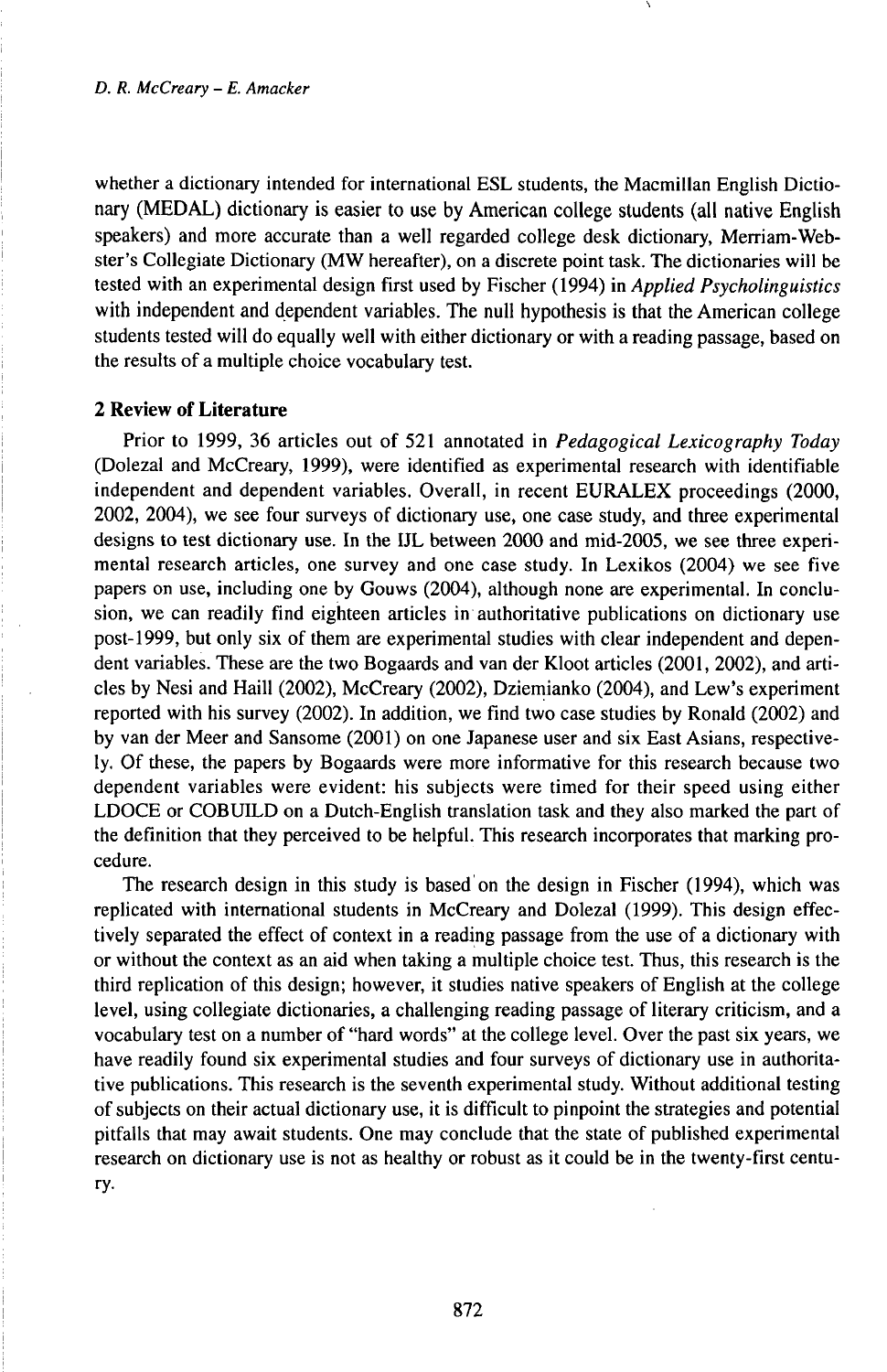## **3 Research Design**

The research design is a 6 X <sup>1</sup> factorial design. Six groups of subjects participated, four dictionary treatment groups, a reading passage group, plus a control group, numbering 350 in all. The independent variables are: MW use, MEDAL dictionary use, context aided use only (a reading passage as an aid with the target word in it), context-aided use plus MW use, and context aided plus MEDAL use. A sixth group, a control group took the multiple choice test with no aid from any dictionary or context. The dependent variables are the students' scores on a multiple choice vocabulary test and their marking of the dictionary entries for relevant information.

#### *3.1 Subjects*

The subjects (N=350) are all native English speakers, between 18-20 years old, enrolled either in first year composition classes or introduction to linguistics classes in a research university in the US. Each of the five groups and the control group has between 50-66 subjects.

## *3.2 Materials*

A multiple choice test was constructed with twenty-two items with target words that had been pre-selected in prior research in the IJL by McCreary and Dolezal (1999) and McCreary (2002). These pre-selected items and the multiple choice test items were constructed with the help of a website, dictionary.com, well before MW and MEDAL were selected for comparison. Two dictionary packets with the entries for the target words were created by copying the entries from the MW and the MEDAL dictionary. The packets have 33 items in each with the thirteen target items embedded in them, in order to increase the density of the two-column page and to ensure that students replicate the looking-up strategies that students usually employ. The third item is a reading passage, "Alien Child," with the target words highlighted in it (see appendix III). It is a piece of literary criticism (Arnold, 1995) that was used as the context in the aforementioned article in the IJL (McCreary and Dolezal, 1999).

# **4 Procedure**

A multiple choice test with five choices was developed for the task. It has three distracters for each question and an "I don't know" choice for choice "e.," in addition to the expected answer. The "I don't know" choice was included to eliminate random guessing. This multiple choice test was constructed only for this experiment and is not standardized. The test with 28 items was made shorter, and more accurate, during two pre-testing sessions with two different classes of 21 students each. The resulting test, 22 items, has 13 synonym type questions for 13 target words and nine antonym type questions for nine of the 13 words. The item, *aspersions,* was used as an example for each group tested. A synonym type question follows:

Debauchery is:

a. unmitigated selfishness

b. passionate longing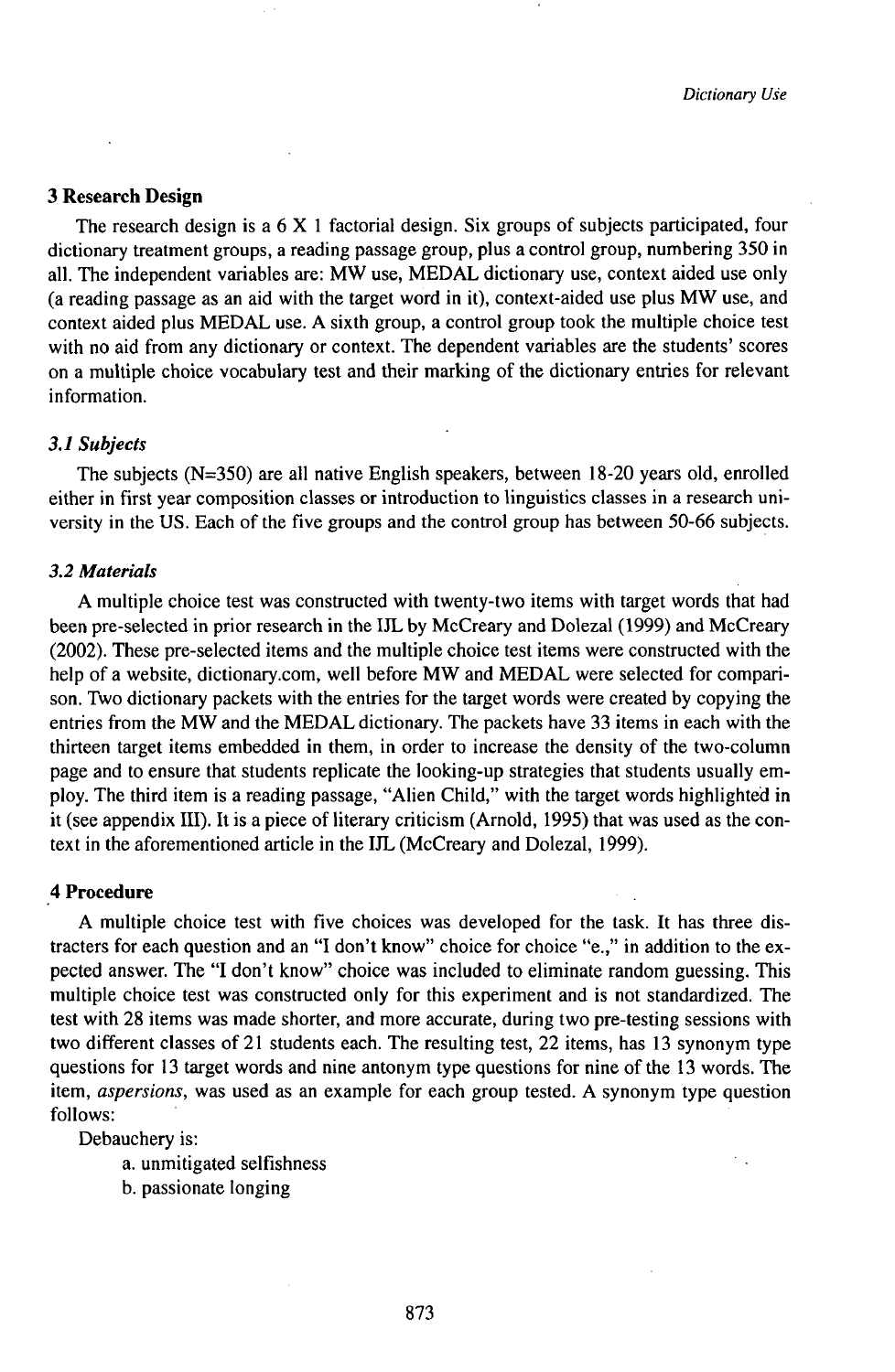c. vague bitterness d. extreme indulgence e. I don't know.

The expected answer is "d. extreme indulgence." When the students select their choice, they are also asked to underline the part of the entry in the dictionary packet that they find useful. The have either the MW definition (left) or the MEDAL (right) in their packets.

Debauchery *n, pl* -eries (1642) 1 a: extreme indulgence in sensuality b *pl:* ORGIES 2 *archaic:* seduction from virtue or duty

Debauchery noun [U] behavior that is considered to be immoral because it involves a lot of sex, alcohol, or illegal drugs.

The test takes ten to fifteen minutes to complete. A total of 350 first-year and second-year students were tested. In the context-aided group, the students are asked to look at and read the highlighted target words in the reading passage "Alien Child," while taking the multiplechoice test. See Appendix III for the context for the item, "debauchery." The subjects receiving the reading were asked to underline any relevant words that were helpful for them. In the control group, the students take the test alone with no aids. With these independent variables, the researchers attempted to isolate the effect of context on the learners' ability to infer meaning from the information presented in a particular dictionary entry or the reading passage. The students were asked to underline the line or phrase most helpful to them. In doing so, the researchers attempted to ensure that the students were using the dictionary or context. This information was then used to determine positive outcomes on the test as well as potential induced errors that occurred based on misuse of the dictionary entries.

# 5 Results

A two-way analysis of variance (ANOVA) was run on the groups of students that used the MW, the MEDAL dictionary, the reading passage, and the control group that took the test alone without any aids. The results, from the two-way ANOVA, show that the group averages for the students  $(N=64)$  aided by MEDAL or by MW  $(N=66)$  were significantly higher than the groups aided by the reading passage or no aids at all.

| Treatment                                                                                                                                                                                                                     | ĐF | <b>Sext 8.8</b> | Adi SS  | Adi MS  |        |       |
|-------------------------------------------------------------------------------------------------------------------------------------------------------------------------------------------------------------------------------|----|-----------------|---------|---------|--------|-------|
| <b>Dictionary</b>                                                                                                                                                                                                             |    | 2207.17         | 2133.85 | T066.92 | 113.99 | 0.OOO |
| Read nass                                                                                                                                                                                                                     |    | 69.41           | 84.48   | 84.48   | -9.03  | 0.003 |
| Dict+rd ps                                                                                                                                                                                                                    |    | L78.28.         | 78.38   | 89.14   | 9.52   | 0.000 |
| Приняторанными после политического советственного автоматического поддержавания принятора и просто советственного советства приняторанного советства приняторанного советства приняторанного советства приняторанного советст |    |                 |         |         |        |       |

Table 1. Results of two way ANOVA.

The null hypothesis that the American college students tested would do equally well with either one of the dictionaries or with a reading passage as an aid was rejected. However, the students used both dictionaries with equal effectiveness. For the group using the MEDAL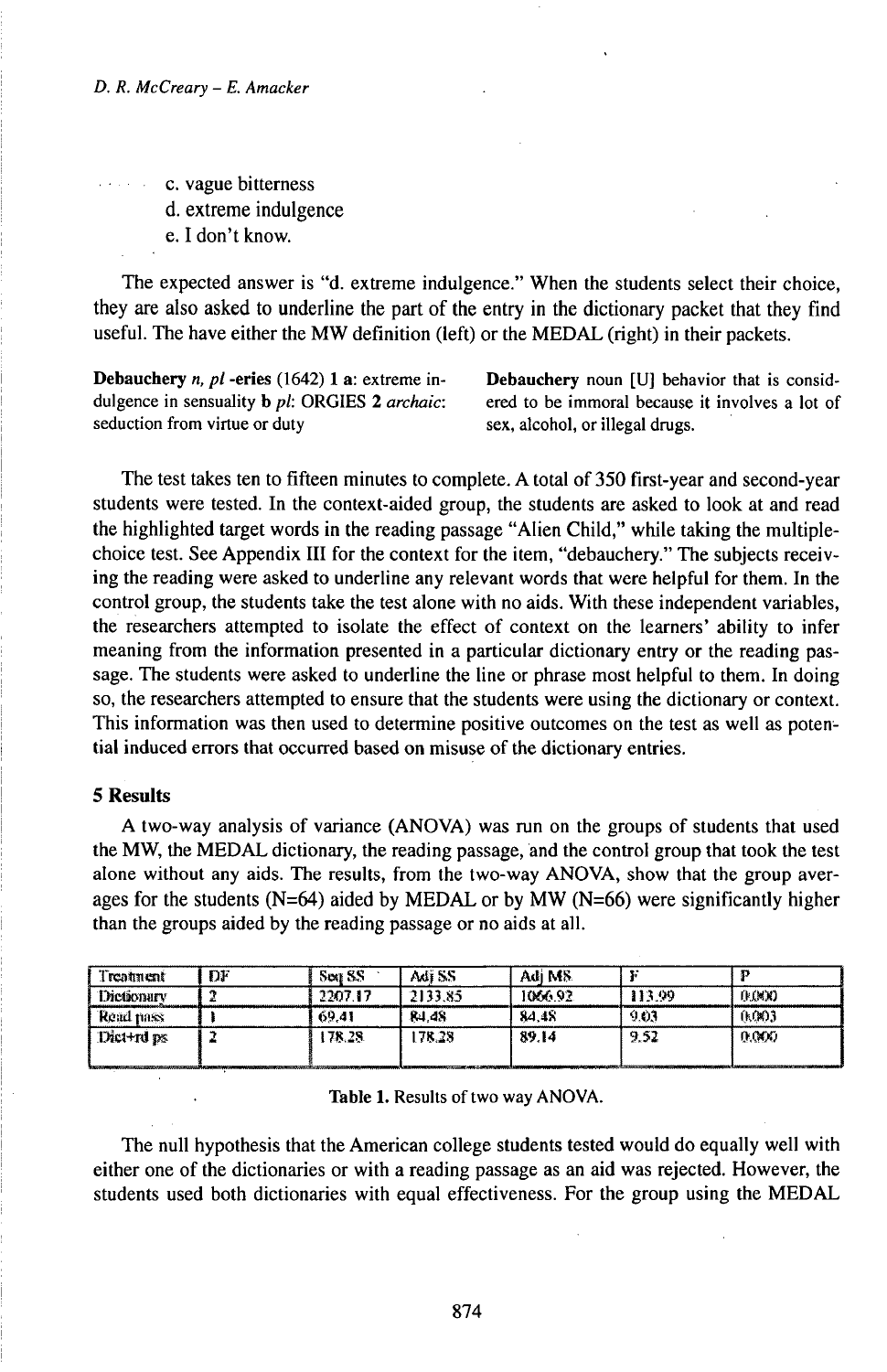| Treatment           | N  | Mean  | St. Dev. | P value |  |
|---------------------|----|-------|----------|---------|--|
| <b>MEDAL</b>        | 64 | 17.52 | 2.69     | 000     |  |
| Mac + Read pass     | Sü | 17.12 | 2.29     | .003    |  |
| Merrim-Webster      | 66 | 17.11 | 3.05     | .000    |  |
| $MW + Read pass$    | 55 | 17.45 | 2.75     | (x)     |  |
| <b>Reading pass</b> | 50 | 13.42 | 3.69     | ,003    |  |
| No Die No Rd ps     | 56 | 10.41 | 3.76     | .OKM)   |  |

dictionary, the average was 4.10 points higher than the group using the reading passage, while the MW was 3.69 points higher, which are both statistically significant ( $p$ <.001).

**Table** 2. Treatment results of two-way ANOVA.

The scores for the groups with both dictionary aid and the "Alien Child" reading passage were equivalent, 17.12 for MEDAL (N=59) and 17.45 for MW (N=55). The results demonstrate that American users do equally well with a monolingual learners' dictionary developed in the UK with college level vocabulary coverage intended for ESL students and with an American collegiate desk dictionary intended for American college students. The score for the reading passage group (N=50) was 13.42, significantly higher ( $p$ <.003) than the 10.41 scored by the group  $(N=56)$  that took the test only with no aids at all, indicating the advantage of seeing the word in context. In order to analyze the results from the scores of individual words on the test, a statistical analysis, a binary logistic regression, was used, which gives the odds ratios for giving the expected answer to the item compared to the chance of giving the expected answer with no help at all, the "no dictionary, no reading passage" condition. Individual words on the test, notably *emanate, fervid, poignant* and *variegated,* were problematic for students using MEDAL. For MW users, *debauchery, eccentric, emulate, exude, impetuous, invidious,* and *vicarious* were problematic. MEDAL users were more likely to get expected answers for eleven words and MW users for seven. Of the remaining four words, the dictionary scores for two items were almost equal, the antonym for "flippant"  $(8.77 \text{ vs. } 8.03, \text{ p} < .0001)$  and the synonym for "petulant"  $(2.01 \text{ vs. } 2.00, \text{ p} < .10)$ . The results for the synonym and antonym items for "self-indulgent" were non-significant.

## **6 Discussion**

American college students in first year composition classes have not been taught how to use a monolingual English collegiate dictionary efficiently, even though this type of dictionary is apparently targeted at these students. Finding the appropriate phrase inside the MW entry is sometimes difficult for them for three reasons: the use of low frequency words in the defining language, the ordering of senses, and the density of the column with many typefaces, abbreviations, multiple pronunciations, and etymological information. We can see with the item "debauchery" previously mentioned in the procedure section that occasional errors occur after using the definition in MW. These errors can be attributed to the low frequency defining vocabulary. After 121 MW users read this definition, fifteen errors were recorded. The 123 MEDAL users made eight errors.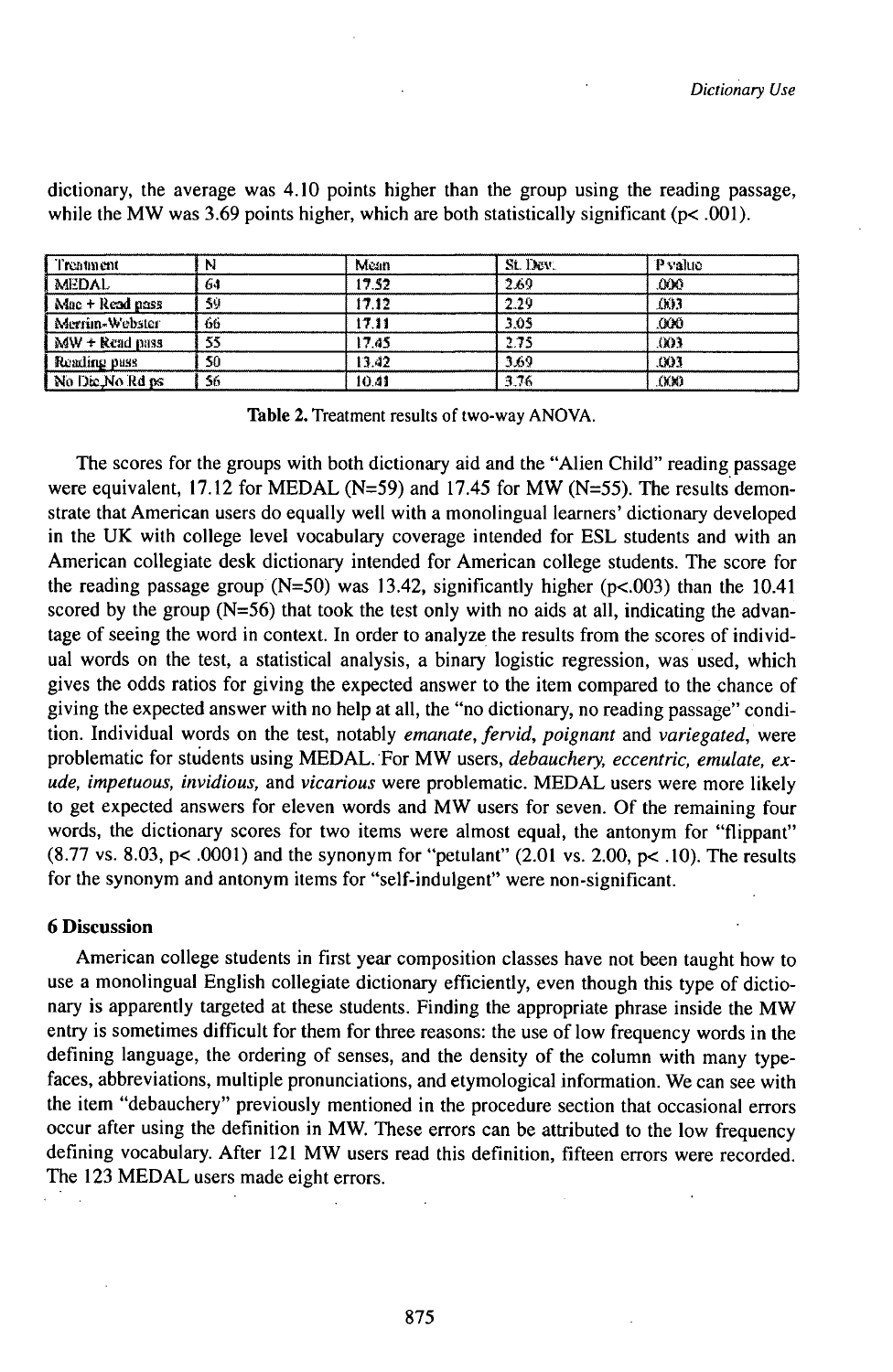**Debauchery** *n, pl* **-eries** (1642) 1 a: extreme in- **Debauchery** noun [U] behavior that is considdulgence in sensuality **b** *pl*: ORGIES 2 *archaic*: ered to be immoral because it involves a lot of seduction from virtue or duty sex, alcohol, or illegal drugs.

Even though "extreme indulgence" is in the MW entry and is the expected answer, fifteen students using MW chose a distracter as their answer. Apparently the challenge of reading the entry presented a reading comprehension problem for the MW users. Those using MEDAL chose callousness once and "I don't know" once, only eight errors out of 123 using MEDAL. Thus, we see the error rate is about twice as much with the traditional collegiate dictionary. On the binary regression analysis for debauchery, the MEDAL users were 27 times more likely to get the expected answer compared to those with no aids at all. For the MW users, they were 13 times more likely to get the answer. Thus, the MEDAL users were twice as likely to get the expected answer as the MW users. For the antonym item for debauchery, the MEDAL users were 7.8 times more likely to get the answer as those with no aids. The MW users were only 1.6 times more likely, but the p level was non-significant.

The ordering of senses in MW (generally but not always historical) is the second of three factors that led students to induced errors, errors that the dictionary causes rather than solves, which can further confuse a student unnecessarily about a "hard word," even a word that we expect students to know, "eccentric." A well-attested tendency for dictionary users (Mc-Creary 2002) has been to look up the word in the entry and use the first sense given; naïve users assume that the first sense is the most general and applicable to most contexts. The third factor, density of the column with many typefaces, abbreviations, pronunciations, and etymological information is very evident in the Merriam-Webster dictionary; however, density is noticeably lessened in the treatment in MEDAL. We see the low frequency words, the sense ordering issues, and the column density in the following example from MW for the target item, "eccentric," divided into two entries, the first with four senses, and the second with two senses:

lEccentric *adj* [ME, fr. ML *eccentricus,* fr. Gk *ekkentros,* fr. *ex* out of + *kentron* center] (ca. 1630) <sup>1</sup> a: deviating from an established or usual pattern or style <~ products> b: deviating from conventional or accepted usage or conduct esp. in odd or whimsical ways  $\langle$  an  $\sim$  millionaire $\langle$  2 a: deviating from a circular path; *esp:* ELLIPTICAL <sup>1</sup> <an ~ orbit> b: located elsewhere than at the geometrical center; *also:* having the axis or support so located <an ~ wheel> syn see STRANGE - eccentrically *adv* **2Eccentric n** (1827) 1: a mechanical device consisting of an eccentric disk communicating its motion to a rod so as to produce reciprocating motion 2: an eccentric perśon

The word count in this entry is 122 words and abbreviations, nearly twice as many as the 64 words we count in the MEDAL entry below. When we see "deviating from conventional...odd or whimsical ways  $\langle$ an  $\sim$  millionaire $\rangle$ " in sense 1, sub-sense b, midway into the entry, we may note that the sense ordering does not conform to the learner's strategy to look up the target word under the first sense given. The combination of wordiness plus the historical ordering creates looking up difficulties for naïve users. This dictionary also increases the students' task by using several infrequent words, "deviating" and "whimsical" and the tilde in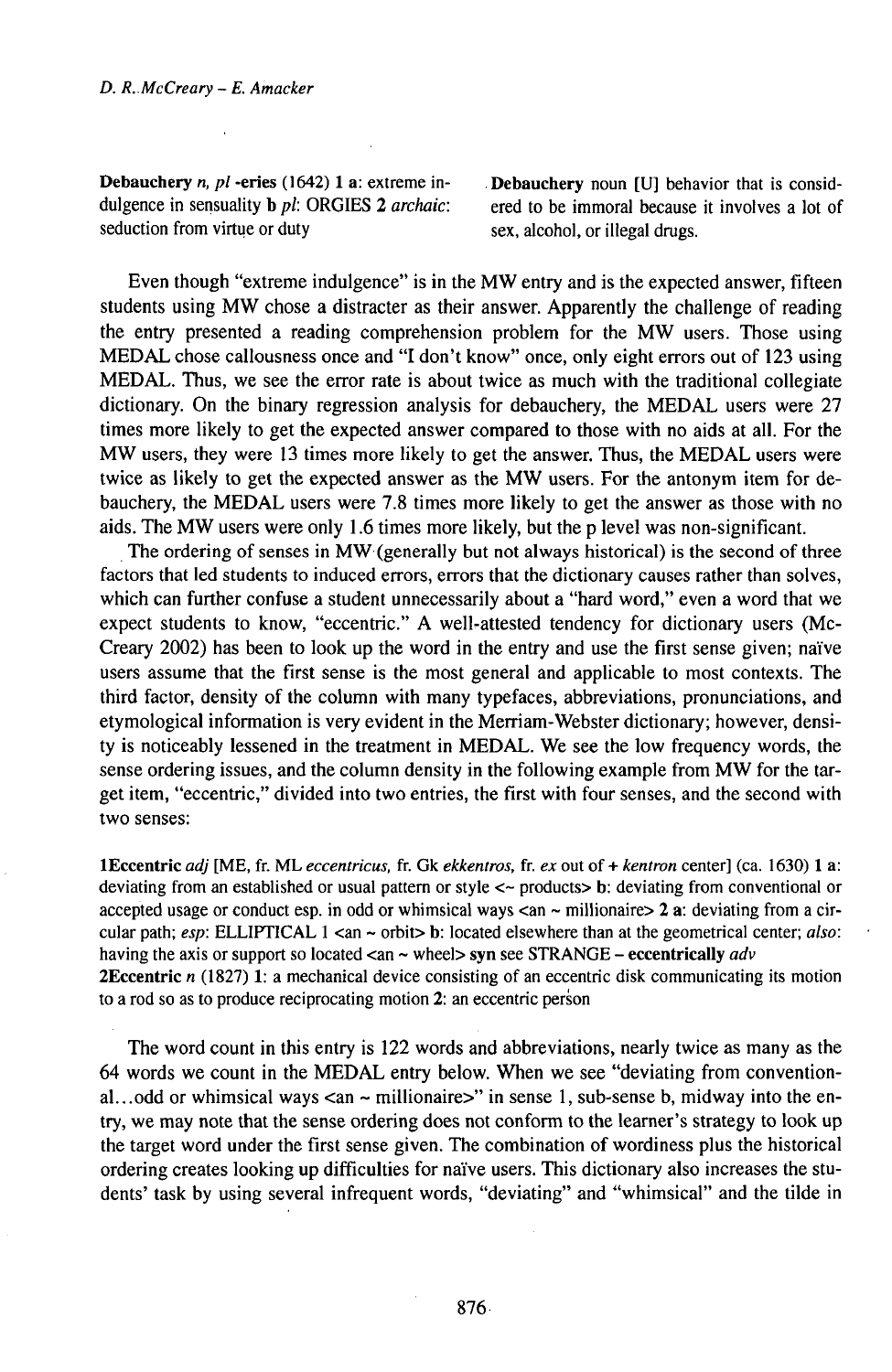"~ millionaire," which increases the density. The results yield some confusion with the underlined markings in the dictionary entry for "eccentric" when the students use MW. These errors, in my opinion, must be induced by the poor entry, because when the students  $(N=64)$ use MEDAL, they do not have any errors whatsoever with this word. The MEDAL definition follows:

Eccentrici adj someone who is eccentric often behaves in slightly strange or unusual ways: *an eccentric, difficult genius. She's regarded as being rather eccentric,* a. used about actions, decisions, or things that people make that are considered strange or unusual: *a rather eccentric decision by the referee. An eccentric family tradition.* - Eccentrically adv Eccentric2 noun [C] someone who behaves in an eccentric way.

We can see from the entry above that the definition leaves little room for misinterpretation. The odds ratios we see from the statistical measure, binary logistic regression, follow.

| Treatment                 | Odds Ratio | P Value |
|---------------------------|------------|---------|
| <b>MEDAL</b>              | 19.05      | JOS.    |
| $MEDAL + reading$         | 17.53      | -007    |
| Merriam-Webster           | 635        | :006    |
| Merriam-Webster + reading | 8.01       | Ű08     |

Table 3. Binary logistic regression with odds ratios for "eccentric."

Another example of the use of low frequency words in the defining language of the entry that may lead students to induced errors is evident with the item, "invidious." We can see the difference in the definition styles by examining the MEDAL entry first, the MW second.

Invidious adj likely to cause problems, for example by offending people or making them feel you have not treated them fairly: *invidious comparisons/choices/decisions.*

We can see the high frequency vocabulary and the usual collocations, "invidious comparisons," and so on. Next we give the MW definition:

Invidious *adj* [L *invidiosus* envious, invidious, fr. *invidia* envy - more at ENVY] (1606) 1: tending to cause discontent, animosity, or envy  $\lt$ the ~ task of arbitration > 2: ENVIOUS 3 a: of an unpleasant or objectionable nature: OBNOXIOUS  $\leq$  remarks> b: of a kind to cause harm or resentment  $\leq$  an  $\sim$  comparison> - invidiously *adv* - invidiousness *<sup>n</sup>*

In this entry we can note the low frequency vocabulary, "discontent," "animosity," "arbitration," "obnoxious," "envious," and "objectionable." We also see the higher density reflected by the word count of 23 for MEDAL and 61 for M-W. The sense ordering in M-W appears to be historical, as it was in the "eccentric" entry, although this is not very clear. To test the results of the multiple choice item for "invidious," we did a binary logistic regression, which gives the odds ratios for getting the item correct with the dictionary or with the reading passage.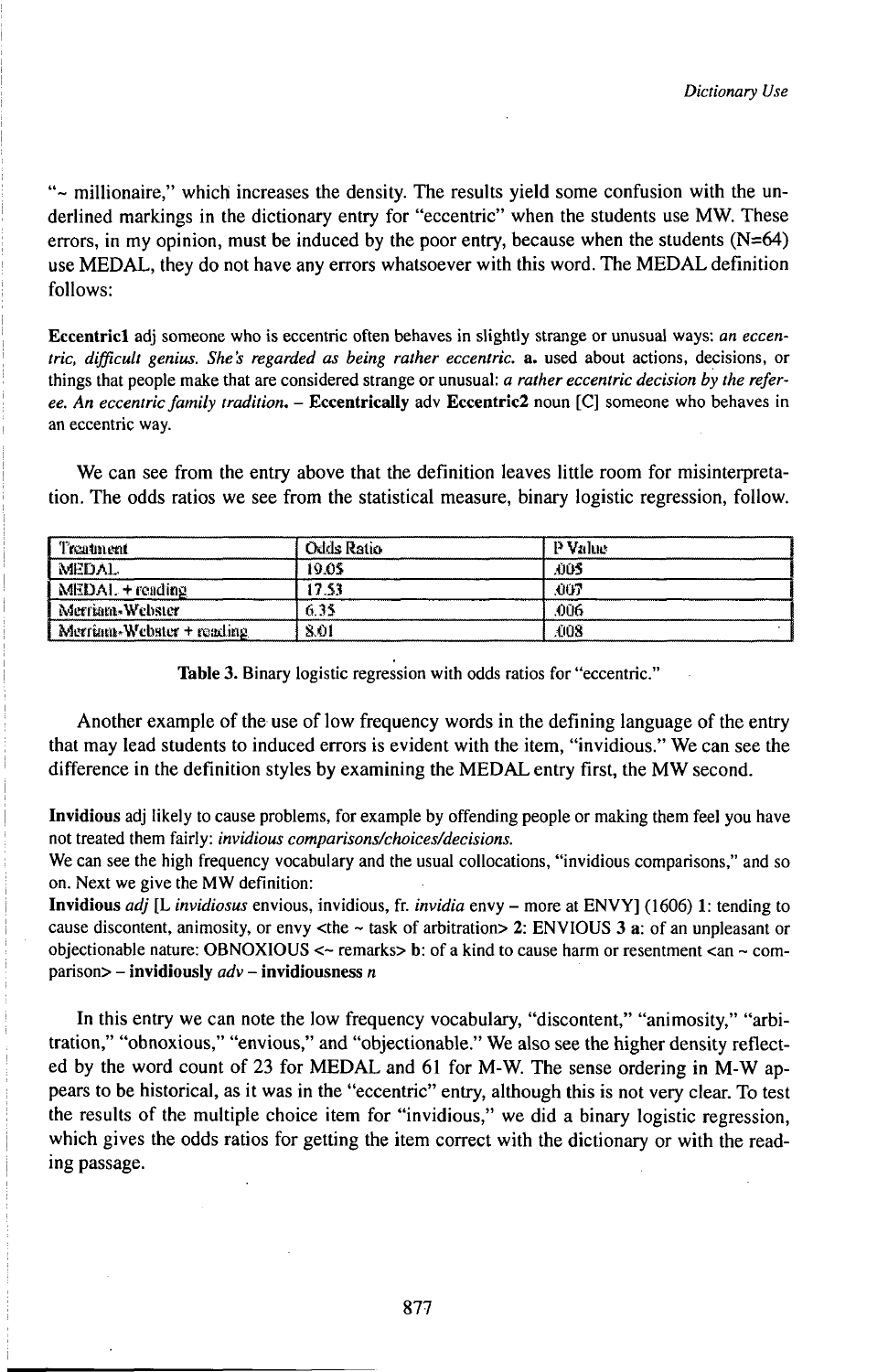## *D. R. McÇreary - E. Amacker*

| Treatment              | <b>Odds Ratio</b> | P Vshe |  |
|------------------------|-------------------|--------|--|
| MEDAL                  | 23.04             | OOOO   |  |
| Mac+reading            | 26.79             | 0.000  |  |
| <b>Merriam-Webster</b> | 5.42              | 0.001  |  |
| MW+ reading            | 6.94              | 0.000  |  |
| Reading pass           | 7.10-             | OOOO   |  |

**Table 4.** Binary logistic regression with odds ratios for "invidious."

The odds ratios, all highly significant ( $p$ <.001), indicate a definite advantage for MEDAL. Thus, the 7.10 ratio means that the student's chance to answer correctly with the reading passage as an aid is seven times higher than with the test alone. The chance of getting the item correct with the reading passage alone, 7 times higher, was better than the chance of getting it right with the MW alone  $(5.42)$  or with both the MW and the reading together (6.94). This means that the use of the dictionary is not any more helpful than having only the context for the word. The chance of answering correctly with the MEDAL dictionary as an aid is 23 times higher. The odds may be compared to each other as well. The student using the MEDAL has a much better chance of answering correctly than the student using the reading as an aid, over three times higher (23.04 divided by 7.10). We can-see that the chances of getting the item testing *invidious* correct were much higher with the aid of the MEDAL dictionary, 23 times higher with the dictionary and 26 times higher with the MEDAL plus the reading passage. Moreover, for this item, the chances of getting this item right with the MEDAL were four times higher than with the MW (23.04 divided by 5.42). For this item we can see that the MEDAL entry was much more helpful.

However, the overall results of the two-way ANOVA indicate a virtual tie between the scores of the two dictionaries. The differences in the odds ratios favoring the MEDAL dictionary did not occur with the items for petulant, poignant, and variegated, and six more items. For "petulant," the expected answer was "ill-tempered." The two dictionaries were tied in their odds ratios for improving the chances of getting this right, compared to the control group, MEDAL alone 2.01, MW alone 2.00, MEDAL with reading passage help, 1.98, MW with reading passage help, 1.49. These results are marginally significant ( $pc$  .10) for their improvement over the control group, but not compared to each other. Thus, we see a virtual tie. Here are the MEDAL and MW entries:

**Petulant** adj annoyed and behaving in an unreasonable way because you cannot get what you want: *a petulant child.* - **petulance** noun [U], **petulantly** adv

The Merriam-Webster entry follows:

**Petulant** *adj* [L or MF; MF, fr. *Lpetulant-, petulans;* akin *toLpetere* to go to, attack, seek - more at FEATHER] (1598) 1: insolent or rude in speech or behavior 2: characterized by temporary or capricious ill humor: PEEVISH - **petulantly** *adv*

The MEDAL users were apt to choose "self-absorbed" or "unkind," two of the distracters on the test, while MW users were apt to choose "unkind," and were no doubt helped a little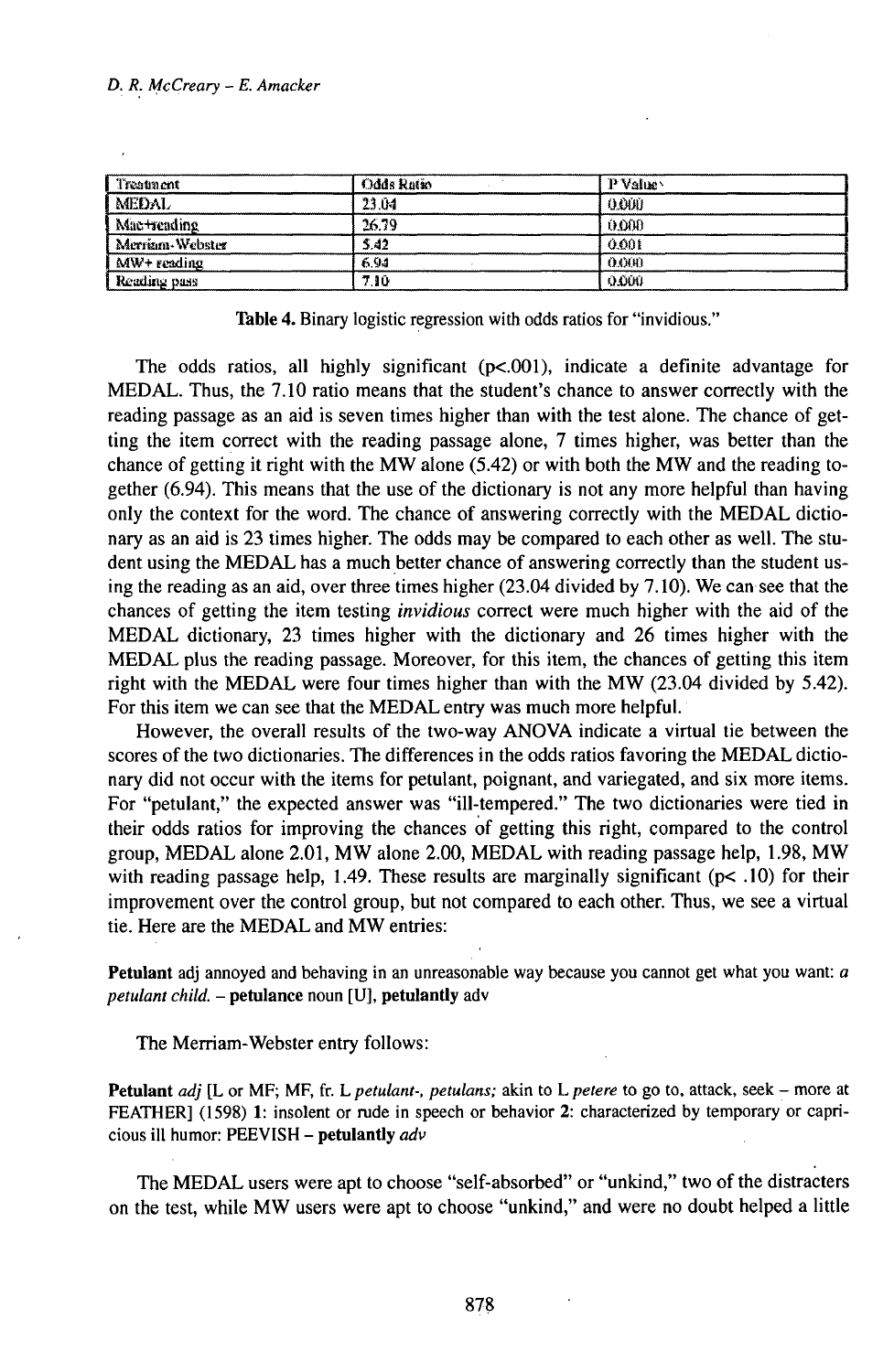by the phrase "ill humor" in the entry. As for the item, "poignant," in MW, students did much better getting the expected answer, "profoundly moving," no doubt because the word "moving" appears in caps in the entry. However, it appears that the Merriam-Webster editorial team does not make use of corpus data to inform itself of the most frequent senses of a lexical item, since sense <sup>1</sup> (below), "pungently pervasive," is an infrequent sense. Aside from probable historical ordering on an *ad hoc* basis, there is no obvious policy about ordering senses. Since dictionary research has consistently pointed to the learners' use of the first definition in an entry as a very frequent strategy, the first sense defined must be the most frequent contemporary sense. We can see this with the MEDAL entry here.

**Poignant** adj giving you feelings of sadness: *The roadside crosses are a poignant reminder ofthefatal accidents. A poignant movie.*

The Merriam-Webster entry follows:

**Poignant** *adj* [ME poynaunt, fr. AF poinant, poignant, prp. of poindre to prick, sting, fr. *L* pungere – more at PUNGENT] (14c) 1: pungently pervasive <a ~ perfume> 2 a (1): painfully affecting the feelings: PIERCING (2): deeply affecting: TOUCHING b: designed to make an impression: CUTTING <~ satire> 3 a: pleasurably stimulating b: being to the point: APT syn see PUNGENT, MOVING **poignantly** *adv*

On the multiple choice test, the expected answer "profoundly moving," has an identical word, "MOVING" in caps at the end of the MW entry; if noticed, this improved their scores. The students who used MEDAL were less likely to see the sense relationship between sadness and "profoundly moving." As a result, those using MW alone were about 1.5 times more likely to get the expected answer; moreover, with the MW and the reading passage as aids, they were 3.5 times more likely to get the answer. This implies that for college level users, even if the senses are historically ordered or randomly ordered, they can still seek out the best sense that fits the context.

For "poignant" the odds ratio for the MW entry with the reading passage was about 7.08 times greater than that for the test only control group (p<.001). The odds ratio for the MEDAL users was 2.18 greater than the control group  $(p<.10)$ . Thus the chance of getting the expected answer with the MW was about 3.5 times greater.

An advantage for MW was seen for a third item "variegated." In this case, the expected answer on the test was "characterized by streakiness," which was not readily matched with any word or phrase in either entry. We can see for the entries below the MEDAL entry (left) and the MW entry ( right):

leaves or flowers: *variegated grasses/leaves* 2 ings of different colors <~ leaves> 2: VARIED <sup>1</sup> *formal* including a wide range of things or people. - **variegation** noun [U]

variegated adj <sup>1</sup> with different colors on the **Variegated** *adj* (1661) 1: having discrete mark-

879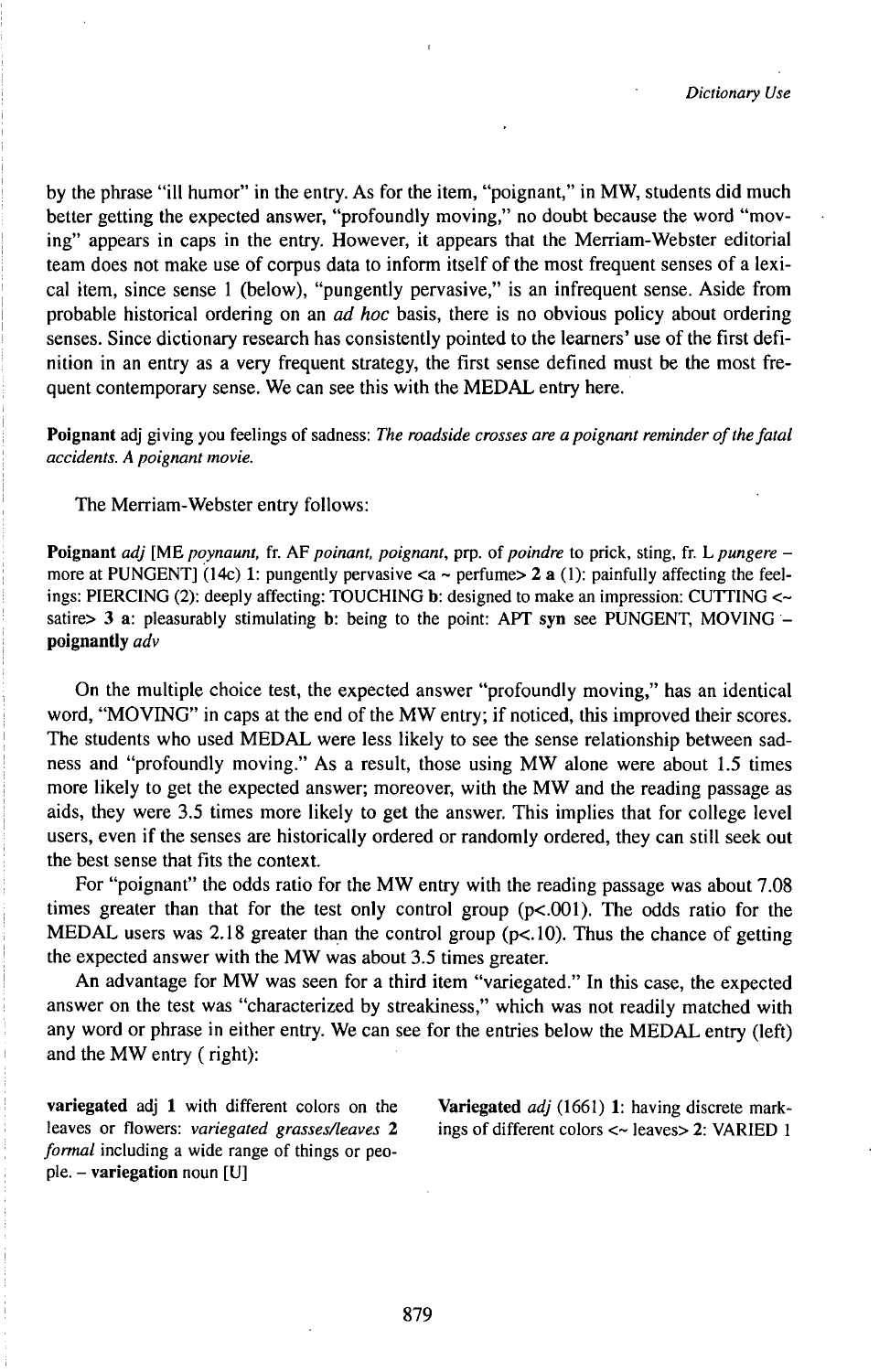We may note the differing word counts favoring MW for once, 17 words, numbers, and abbreviations in the MW entry, compared to 27 for MEDAL. In addition to the length and the use of only one word that is arguably difficult, "discrete," the MW entry tended not to lead users to a distracter on the test, "characterized by abundance," which the MEDAL users who erred tended to choose. This led to odds ratios that favored MW for both the synonym question and the antonym question for variegated.

| . Treatment                    | Variegated synon<br><b>Odds Ratios</b> | P value.   | Variegated anton<br><b>Odds Ratios</b> | P values |
|--------------------------------|----------------------------------------|------------|----------------------------------------|----------|
| $\blacksquare$ Muc, no reading | 3.60                                   | .005       | -5.26                                  | CKO.     |
| Muc, reading                   | 3.57                                   | .006       | 4.53                                   | 000      |
| Mw, no reading                 | 16.00                                  | 300 S      | 12.78                                  | 000      |
| Mw, reading                    | 19.38                                  | .000       | 13.22                                  | .COO     |
| Reading passage                | 1.69                                   | $.304$ ns. | 1.29                                   | .587 ns. |

Table 5. Binary logistic regression with odds ratios for "variegated" and its antonym item.

Here we see that the reading passage alone was not helpful, compared to those who took the test with no aids, at least not enough to produce a significant difference. The use of the MW entry was very helpful, around 13 times more helpful than the use of the test alone. The MEDAL entry was about five times more helpful than the test alone. Compared to the MEDAL entry, the MW entry was nearly three times more likely to produce the expected answer. It seems that the phrase in the MEDAL entry, "a wide range of things or people," which was underlined by 25 of the 64 of the MEDAL users, led them to choose the distracter, "characterized by abundance" on the synonym item and the distracter, "scarce," on the antonym item on the test. These choices led to their lower scores on this item (25 incorrect responses on the synonym item and 17 incorrect on the antonym item). Another phrase in the MEDAL entry, "different colors," led users who marked this to the correct answer, of 20 who marked it, 16 chose the correct answer and only 4 chose a distracter. The binary regression analyses providing the odds ratios for all of the items in descending order can be divided into those favoring MEDAL, MW, and the non-significant and tied items.

| Target Word              | MEDAL odds | MW odds | Advantage    | P Value     |
|--------------------------|------------|---------|--------------|-------------|
| Impetuous                | 51.67      | 5.67    | <b>MEDAL</b> | P < 0001    |
| Vicarious                | 35.77      | 14.71   | <b>MEDAL</b> | P< 0001     |
| Debaucherv               | 27.00      | 13.05   | MEDAL        | P < 0001    |
| Invidious                | 23.04      | 5.42    | <b>MEDAL</b> | P < 001     |
| Eccentric                | 19.05      | 6.35    | MEDAL        | P<.005      |
| Exude                    | 18.60      | 3.00    | <b>MEDAL</b> | $P \le 01$  |
| Impetuous anton          | 15.28      | 7.21    | <b>MEDAL</b> | P < 0001    |
| Fervid antonym           | 15.00      | 10.00   | <b>MEDAL</b> | P< 0001     |
| Debauchery anton         | 7.80       | 1.61    | <b>MEDAL</b> | P < 0001    |
| Exude antonym            | 6.74       | 2.59    | <b>MEDAL</b> | $P \leq 01$ |
| Emulate                  | 5.94       | 1.91    | <b>MEDAL</b> | $P \le 05$  |
| Vanegated                | 16.00      | 3.60    | MW           | P< 0001     |
| Variegated anton         | 12.78      | 5.26    | MW           | P < 0001    |
| I Fervid                 | 6.95       | 2.41    | <b>MW</b>    | $P \leq 01$ |
| <b>I</b> Invidious anton | 6.18       | 3.75    | MW           | P < 301     |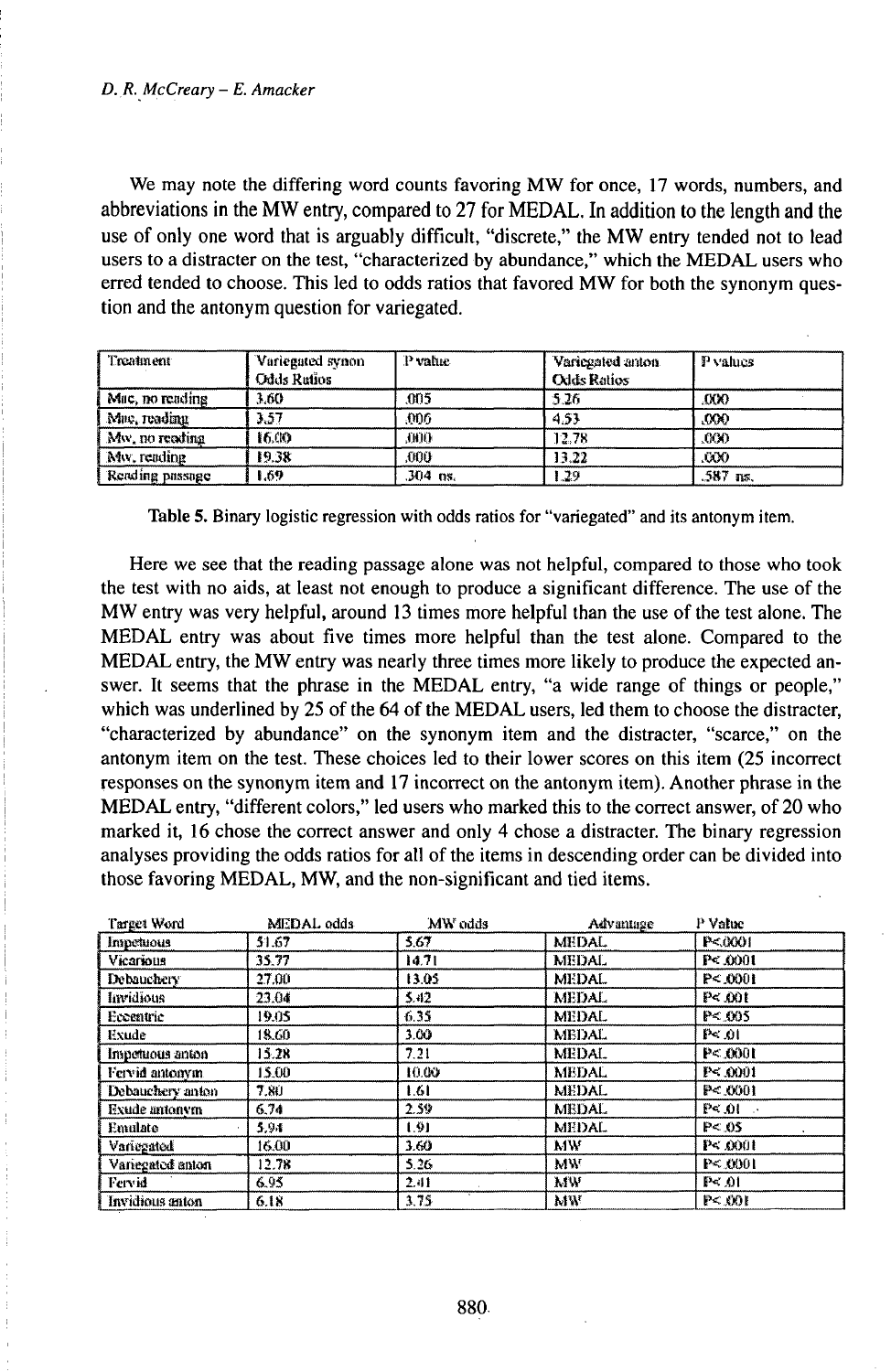| Fervid            | 6.95 | 241  | MW | P < 01       |
|-------------------|------|------|----|--------------|
| Invidious anton   | 6.18 | 3.75 | MW | P < 001      |
| Emanate no rp and | 5.85 | 5.65 | MW | P < 0001     |
| with my help      | 8.06 | 3.16 | MW | $P \leq 001$ |
| Emanate antonym   |      | 3.49 | MW | P< 01        |
| Poignant no rp    | 2.78 | 1.67 | MW | P< 05        |
| and with m help   | 7.08 | 2.18 | MW | $P \leq 05$  |

**Table 6.** Odds ratios per item grouped under MEDAL dictionary treatment with descending odds ratios given for the MEDAL assisted group with no reading passage.

## **7 Conclusion**

This research demonstrates that by replicating previous research with an exacting and well thought out research design, important similarities and item-by-item differences can be highlighted between a collegiate dictionary and a learners' dictionary, when the students are assisted by the context in a reading passage. The results demonstrate that when testing American college level students, a monolingual learners' dictionary developed in the UK with college level vocabulary coverage intended for ESL students can match the results achieved by an American collegiate desk dictionary intended for American students. This means that native speakers of English enrolled in colleges and universities in the US might consider buying ESL learners' dictionaries. This result echoes a claim made over ten years ago. McKeown in her *Reading Research Quarterly* article (1993:29) stated "it might be appropriate to develop a 'learners' dictionary' for native speakers, explicitly oriented toward helping students learn unfamiliar words."

## **Acknowledgements**

The statistical analyses, the two-way ANOVA and the binary logistic regression, were done using the MINITAB statistical analysis package with the help of Professor Dan Hall and his research assistant Jasper Xu in the Statistical Consulting Center. We appreciate their help.

#### **References**

#### **A. Dictionaries**

- Mish, F. (ed.) (2004), *Merriam-Webster's Collegiate Dictionary, Eleventh Edition.* Springfield, Massachusetts, Merriam-Webster Incorporated.
- Rundell, M. (ed.) (2002), *Macmillan English Dictionary for Advanced Learners of American English.* Oxford, Macmillan Education.

#### **B. Other Literature**

Arnold, M. (1995), 'An Alien Child.' in Miller, R.K. (ed.) The Informed Argument (4th Edition). New York, Harcourt Brace Publishers, pp. 425-429.

- Bogaards, P., van der Kloot, W.A. (2002), 'Verb Constructions in Learners' Dictionaries', in Braasch, A. and Poulsen, C. (eds.) *Proceedings of the Tenth EURALEX International Congress* (Vol. II), Copenhagen: Center for Sprogteknologi, pp. 747-757.
- Bogaards, P., van der Kloot W.A. (2001), 'The Use of Grammatical Information in Learners' Dictionaries.' *International Journal ofLexicography* 14 (2), pp. 97-121.

Dolezal, F.T. and McCreary, D. (1999), *Pedagogical Lexicography Today: A Critical Bibliography on*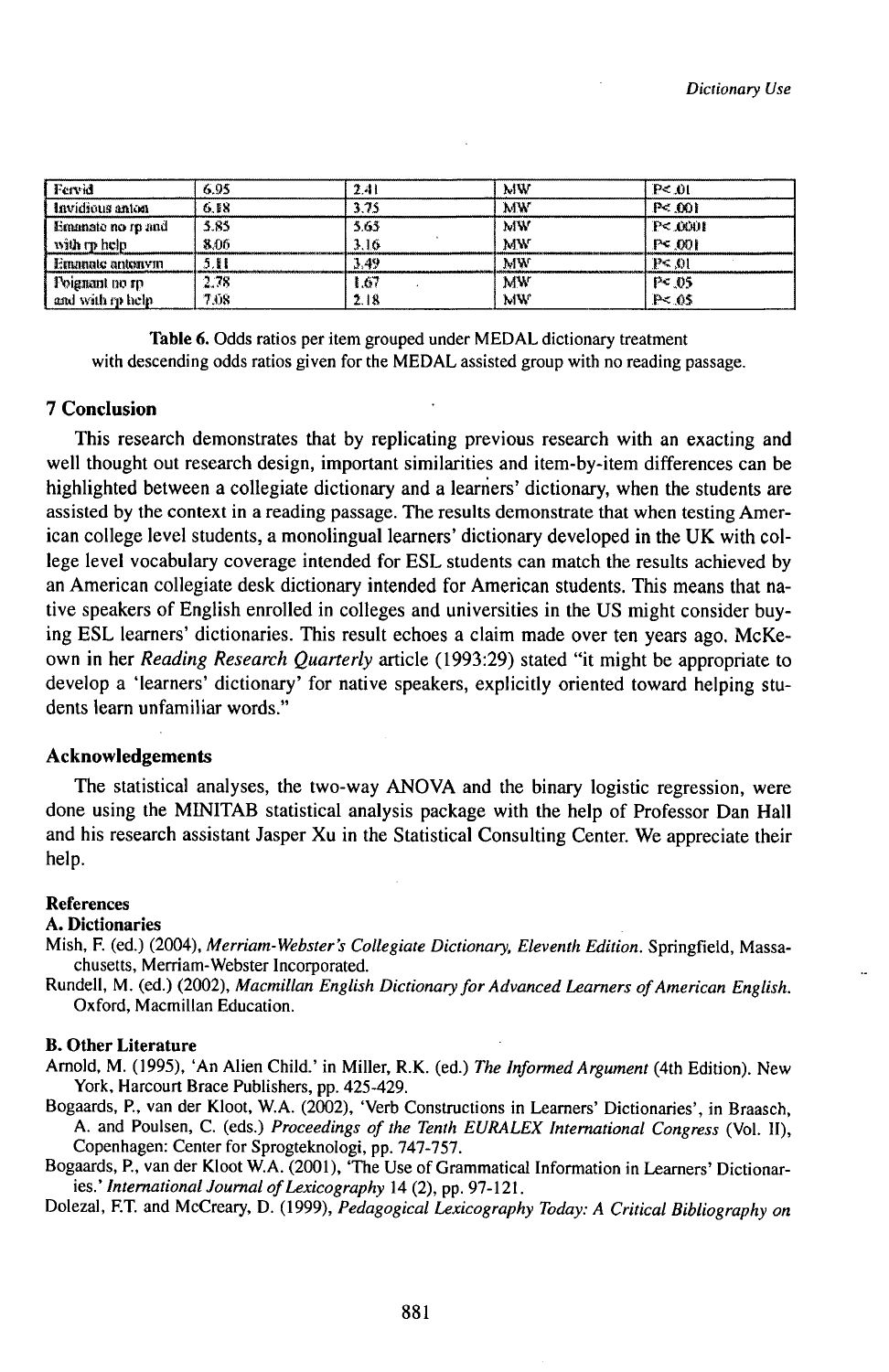*Learners'Dictionaries with Special Emphasis on Language Learners and Dictionary Users.* (Lexicographica Series Maior 96) Tubingen, Max Niemeyer Verlag.

Dziemianko, A. (2004), 'Verb Syntax in Monolingual English Learners' Dictionaries: A Study of User-Friendliness', in Williams, G. and Vessier, S. (eds.) *Proceedings of the Eleventh EURALEX International Congress* (Vol. II), Lorient, France, Universite de Bretagne-Sud, pp. 683-691.

Fischer, U. (1994), 'Learning Words from Context and Dictionaries: An Experimental Comparison.', *AppliedPsycholinguistics* 15(4), pp. 551-574.

Gouws, R. (2004), 'Monolingual and Bilingual Learners' Dictionaries.' *Lexikos* 14, pp. 264-274.

- Lew, R. (2002), 'A Study in the Use of Bilingual and Monolingual Dictionaries by Polish Leamers of English:A Preliminary Report', in Braasch, A. and Poulsen, C. (eds.) *Proceedings ofthe Tenth EU-RALEXInternational Congress* (Vol. II), Copenhagen: Center for Sprogteknologi, pp. 759-763.
- McCreary, D.R. (2002), 'American Freshmen and English Dictionaries: I had *aspersions* of becoming an English Teacher.' *InternationalJournal ofLexicography* 15(3), pp. 181-205.
- McCreary, D.R., Dolezal, FT. (1999), 'A Study of Dictionary Use by ESL Students in an American University.' *International Journal ofLexicography* 12(2), pp. 107-145.
- McKeown, M. (1993), 'Creating Effective Definitions for Young Word Learners.' *Reading Research Quarterly* 28(1), pp. 16-31.
- Nesi, H., Haill, R. (2002), 'A Study of Dictionary Use by International Students at a British University.' *InternationalJournal ofLexicography* 15(4), pp. 277-305.
- Ronald, J. (2002), 'L2 Lexical Growth through Extensive Reading and Dictionary Use: A Case Study.', in Braasch, A. and Poulsen, C. (eds.) *Proceedings of the Tenth EURALEX International Congress* (Vol. II), Copenhagen: Center for Sprogteknologi, pp. 765-771.
- van der Meer, G., Sansome, R. (2001), 'OALD6 in a Linguistic and a Language Teaching Perspective.' *InternationalJournalofLexicography* 14(4), pp. 283-306.

#### **Appendix I:** Selected *MEDAL English DictionaryforAdvanced Learners* Entries:

**Aspersions** noun **cast aspersions (on)** to say or write things about someone that attack their character, work, etc.: / *have no wish to cast aspersions on my opponent.*

**Debauchery** noun [U] behavior that is considered to be immoral because it involves a lot of sex, alcohol, or illegal drugs.

**Eccentrici** adj someone who is eccentric often behaves in slightly strange or unusual ways: *an eccentric, difficult genius. She's regarded as being rather eccentric,* a. used about actions, decisions, or things that people make that are considered strange or unusual: *a rather eccentric decision by the referee. An eccentricfamily tradition.* - **Eccentrically** adv **Eccentric2** noun [C] someone who behaves in an eccentric way.

**Emanate** *verbformal* <sup>1</sup> [I] [+from] to come from a particular place: *She could hear raised voices emanating from her parents' room. Wonderful smells emanated from the kitchen.* 2 [I/T] if you emanate a lot of a quality or feeling, you show it without expressing it in words: *A sense ofjoy emanatedfrom him.* – **emanation** noun [C/U]

**Fervid** adj *formal* strong, violent, or extreme.

**Invidious** adj likely to cause problems, for example by offending people or making them feel you have not treated them fairly: *invidious comparisons/choices/decisions.*

**Petulant** adj annoyed and behaving in an unreasonable way because you cannot get what you want: *<sup>a</sup> petulant child. -* **petulance** noun [U], **petulantly** adv

Poignant adj giving you feelings of sadness: The roadside crosses are a poignant reminder of the *fatal accidents. A poignant movie.*

**Variegated** adj **<sup>1</sup>** with different colors on the leaves or flowers: *variegated grasses/leaves 2formal* including a wide range of things or people. - **variegation** noun [U]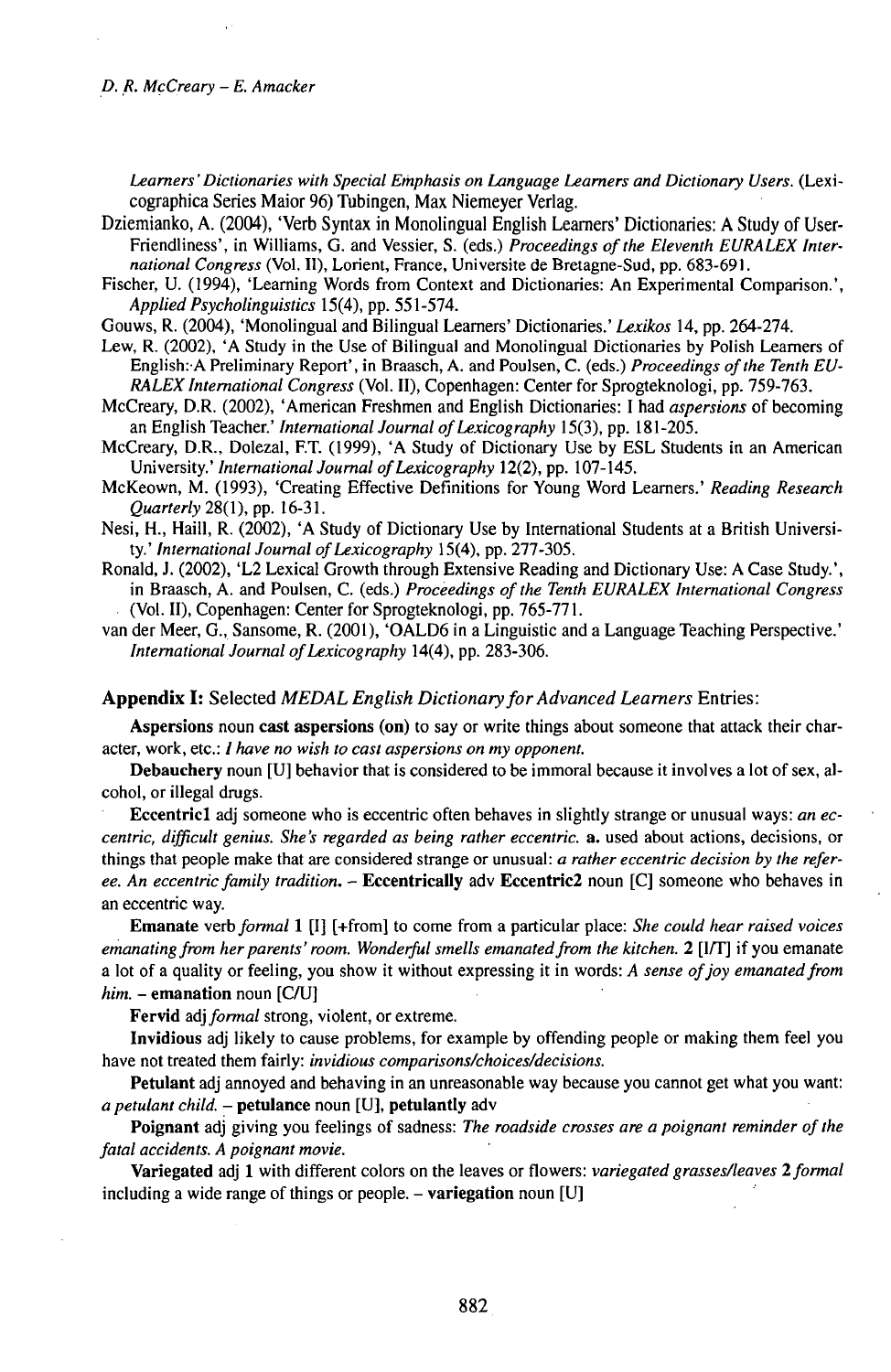**Appendix II:** Selected *Merriam-Webster's Collegiate Dictionary* Entries:

**Aspersion** *n* (ca.l587) 1: a sprinkling with water esp. in religious ceremonies 2 a: a false or misleading charge meant to harm someone's reputation <cast *~s* on her integrity> b: the act of making such a charge: DEFAMATION

**Debauchery** *n, pl* **-eries** (1642) <sup>1</sup> a: extreme indulgence in sensuality **b** *pl:* ORGIES 2 *archaic:* seduction from virtue or duty

**lEccentric** *adj* [ME, fdr. ML *eccentricus,* fr. Gk *ekkentros,* fr. *ex* out of + *kentron* center] (ca. 1630) 1 a: deviating from an established or usual pattern or style <~ products> b: deviating from conventional or accepted usage or conduct esp. in odd or whimsical ways <an ~ millionaire> 2 a: deviating from a circular path; *esp:* ELLIPTICAL <sup>1</sup> <an ~ orbit> b: located elsewhere than at the geometrical center; *also:* having the axis or support so located <an <sup>~</sup> wheel> **syn** see STRANGE - **eccentrically** *adv*

**2Eccentric** *n* (1827) 1: a mechanical device consisting of an eccentric disk communicating its motion to a rod so as to produce reciprocating motion 2: an eccentric person

**Emanate**  $vb$  **-nated; -nating** [L *emanatus,* pp. of *emanare,* fr. *e-* + *manare* to flow] *vi* (1756): to come out from a source  $\leq$  a sweet scented *emanating* from the blossoms >  $\sim$  vt: EMIT  $\leq$  she seems to  $\sim$ an air of serenity> syn see SPRING

**Fervid** *adj [Lfervidus, fr.fervere]* (1599) 1: very hot BURNING 2: marked by often extreme fervor <a <sup>~</sup> crusader> syn see IMPASSIONED - **fervidly** *adv -* **fervidness** *<sup>n</sup>*

**Invidious** *adj* **[L** *invidiosus* envious, invidious, fr. *invidia* envy - more at ENVY] (1606) 1: tending to cause discontent, animosity, or envy <the  $\sim$  task of arbitration> 2: ENVIOUS 3 a: of an unpleasant or objectionable nature: OBNOXIOUS  $\lt\sim$  remarks> b: of a kind to cause harm or resentment  $\lt\text{an}$   $\sim$ comparison> - **invidiously** *adv* **- invidiousness** *<sup>n</sup>*

**Petulant** *adj* [L or MF; MF, fr. *L petulant-, petulans;* akin to *L petere* to go to, attack, seek – more at FEATHER] (1598) 1: insolent or rude in speech or behavior 2: characterized by temporary or capricious ill humor: PEEVISH - **petulantly** *adv*

**Poignant** *adj* [ME *poynaunt,* fr. AF *poinant, poignant,* prp. *oipoindre* to prick, sting, fr. *Lpungere*  $-$  more at PUNGENT] (14c) 1: pungently pervasive  $\lt a \lt p$  perfume  $\gt 2$  **a** (1): painfully affecting the feelings: PIERCING (2): deeply affecting: TOUCHING b: designed to make an impression: CUTTING <~ satire> 3 a: pleasurably stimulating b: being to the point: APT syn see PUNGENT, MOVING **poignantly** *adv*

**Variegated** *adj* (1661) 1: having discrete markings of different colors  $\lt\lt$  leaves 2: VARIED 1

## **Appendix III** Selected passages from "Alien Child":

**Eccentric,** maybe even half-crazy, Paul abhors the dull respectability of his neighborhood on Cordelia Street and his high school.... Once in New York he lives for several marvelous days ....The street fairly buzzes with stories of palaces in Venice, yachts on the Mediterranean, high stakes play at Monte Carlo, and lives of **debauchery,** stories absorbed greedily by the underlings of the "various chiefs and overlords" whom Paul would like to **emulate.** In his **invidious** comparison with Pittsburgh, the town of steel mills, Carnegie Hall constructs a golden vision of the world Paul longs to enter....

.... The author represents the Waldorf and its displaced occupant in repeated references to the var**iegated** hothouse flowers that bloom "under glass cases" on the streets of New York, all the "more lovely and alluring....In the story's final scenes, Paul is equated symbolically with flowers out of place in a harsh environment. While walking along the tracks, having made the **petulant** decision never to return to Cordelia Street, Paul notices the carnations in his coat are drooping with the cold, their red glory over. As if prompted by this symbolic description of his own brief moment of splendor and its **poignant** but inevitable end, Paul buries a blossom in the snow, acknowledging his death in a cold world that holds no lasting home for him.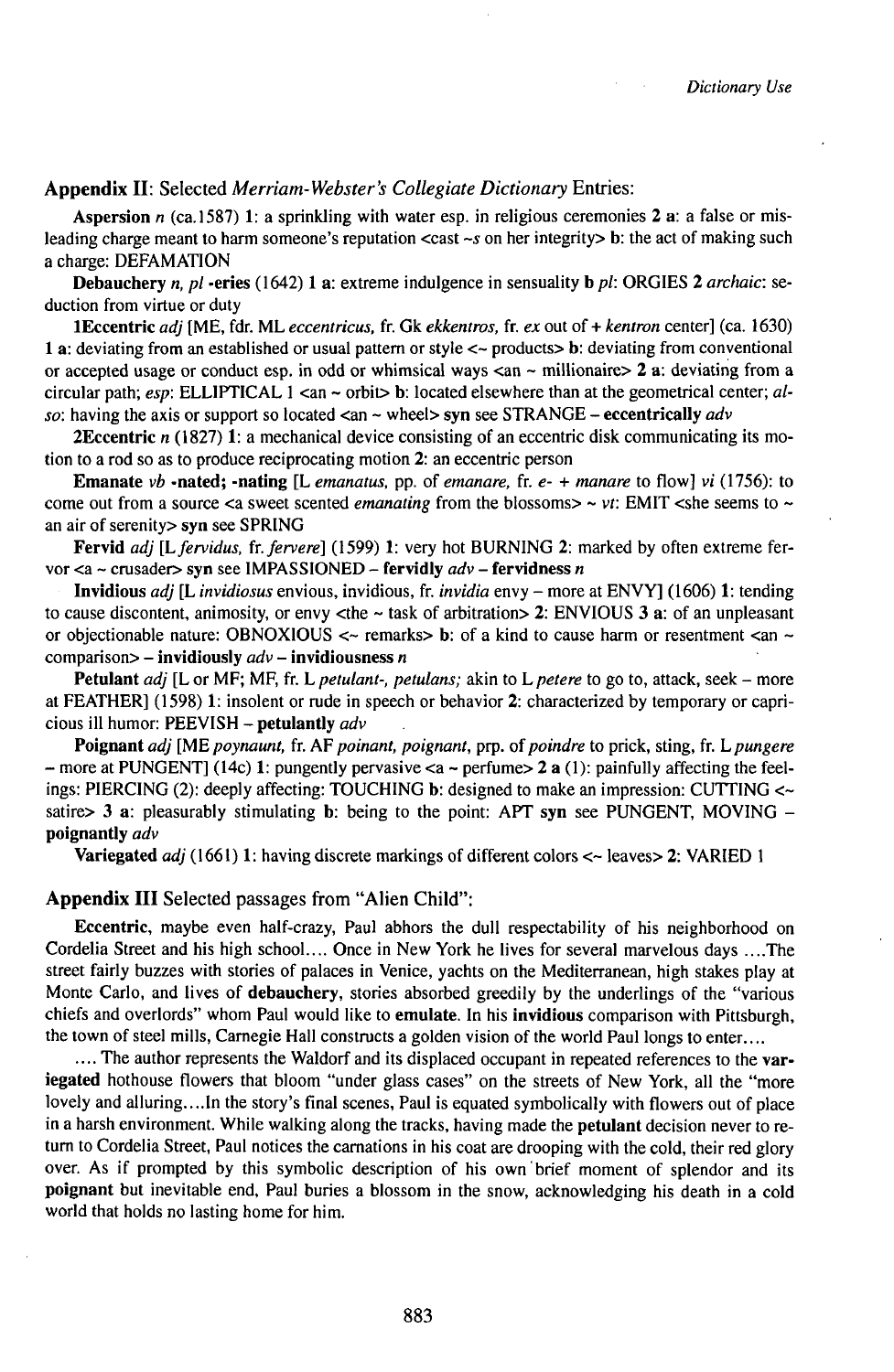# **Appendix IV:** Selected Multiple Choice Test Items:

- 1. *Debauchery* is:
	- a. unmitigated selfishness
	- b. passionate longing
	- c. vague bitterness<br>d. extreme indulger
	- extreme indulgence
	- •. I don't know
- $2.$ An *eccentric* person is:
	- a. strange
	- b. intelligent
	- c. depressed
	- d. rich
	- •. <sup>I</sup> don't know
- 3. To *emanate* something is:
	- a. to radiate it
	- b. to illuminate it
	- c. to pull it in<br>d. to eliminate
	- to eliminate it
	- •. <sup>I</sup> don't know
- **4.** To *emulate* something is:
	- a. to try to encapsulate it
	- b. to try to imitate it
	- c. to try to improve it<br>d. to try to create it
	- to try to create it
	- •. <sup>I</sup> don't know
- 5. Someone who is *impetuous* is:
	- a. impulsive
	- b. angry
	- (c. impolite d. untrustw
		- untrustworthy
		- •. <sup>I</sup> don't know
- 6. Something that is *invidious* is:
	- a. likely to cause bad luck
	- b. likely to cause discrimination
	- c. likely to cause physical pain<br>d. likely to cause regret
	- likely to cause regret
	- •. <sup>I</sup> don't know
- **7.** Someone who is *petulant* is:
	- a. ill-tempered
	- b. unkind
	- c. self-absorbed<br>d. enraged
	- enraged
	- •. <sup>I</sup> don't know
- 8. Something that is *poignant* is:
	- a. mildly acerbic
	- b. physically painful